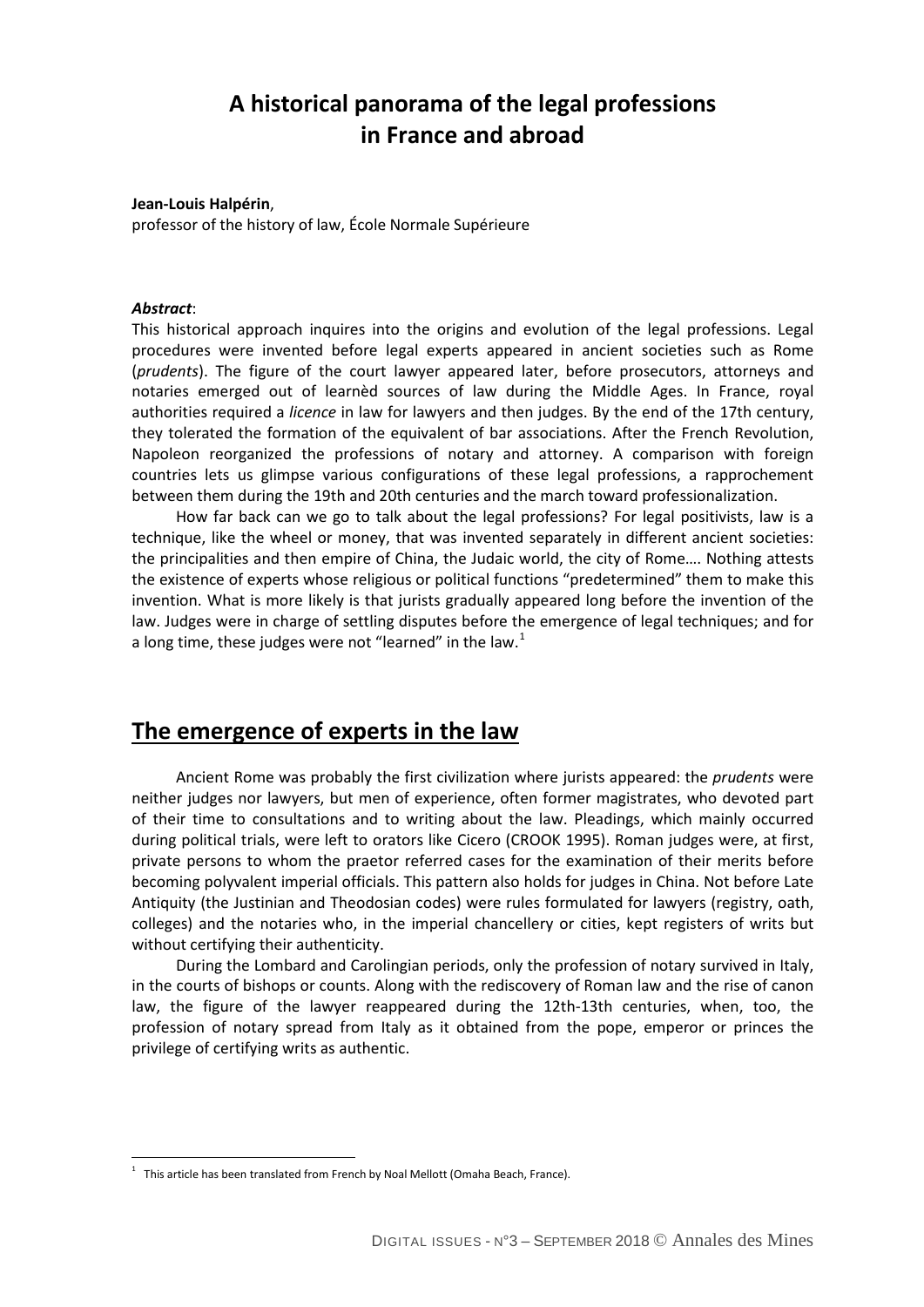Before ecclesiastical (and then secular) courts, the duty of prosecutors was to use written documents on behalf of the parties they represented, while that of lawyers was to use the law to plead difficult cases orally. In Italy, these first professional jurists formed "colleges", sometimes separate colleges for judges and lawyers, who had a university education, and for notaries and prosecutors, who learned the trade through practice (BRUNDAGE 2008). In England, where the judges of Westminster were often *clercs*, proceedings were initiated by attorneys or solicitors, whereas pleadings were the prerogative of "serjeants-at-law", who were, as of the 14th century, the youngest barristers in the Inns of Court. In much of Europe, despite the merger of the two professions in Saxony and Prussia during the 18th century, the duality between prosecutor and lawyer persisted.

## **Regulated professions**

In France, the monarchy intervened at an early date in organizing the legal professions. A law diploma, the *licence*, was required of lawyers in 1517 and of judges (selected from among the lawyers with at least two years of experience) as of 1679. Prosecutors and notaries held royal offices, which were limited in number. At the end of his reign, Louis XIV allowed for the formation of an "order" of lawyers in the Paris *parlement*; and Chancellor Daguesseau praised the independence of lawyers (BELL 1994). The model of the Parisian "order of lawyers" (bar association), though imitated by some provincial cities, was not widespread (LEUWERS 2006). The Constituent Assembly forbid lawyers from forming an "order" and left the exercise of defense before a court of law open. Furthermore solicitors (*avoués*) replaced prosecutors till 1793, but the profession of notary was preserved.

The Consulate and Empire reestablished a legal framework for these officers of court. The position of solicitor and the quota system were reinstated for first hearings and appeals (1800). An act of 16 March 1803 declared notaries to be "public functionaries" who certify documents. An act of 14 March 1804 required, once again, that lawyers have a *licence* in law; and a decree of 14 December 1810 required them to register at the bar of a court of law. The freedom of the bar to choose its president and the members of its disciplinary council was so restricted that French lawyers fought to have the decree of 1810 changed. They obtained a broader monopoly (1822) and the institution of elections for their "order" (1830).

Borne by the strong implication of lawyers (especially from Paris) in the political battles led by liberals (KARPIK 1995), the emancipation of bar associations from government oversight was achieved later in Italy and Germany, following unification (1861 and 1871 respectively) under laws dating from 1874 and 1878. Whereas the *rechtsanwalt* in Germany brought together the activities of representation and pleading, legal professionals in France were still scattered among *avocats*, *avoués*, *notaires*, *agréés* and *défenseurs* at the bars of courts with separate spheres of competence. In England, solicitors had, as of 1823, a powerful, voluntary professional association, the Law Society. Barristers, fewer in number, could join the Bar Council after 1894, but they still have no obligatory professional organization apart from being members of the Inns of Court. In the United States, lawyers could join the American Bar Association as of 1878 (ABEL 1989), which played a leading role in instituting a single profession recognized in all states in the union.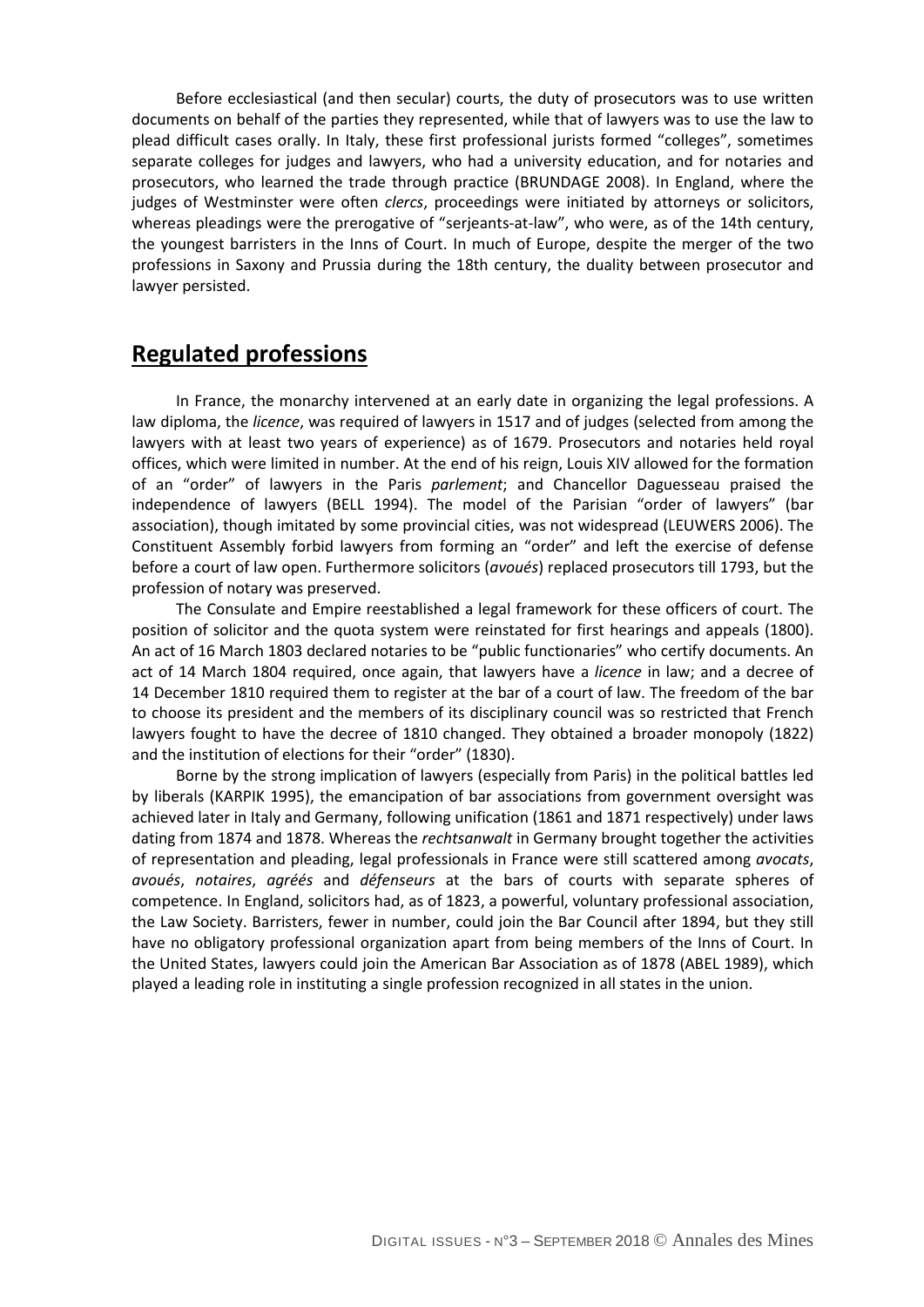## **The march toward professionalization**

In all countries, the title of lawyer was long coveted by persons in quest of a social status but who took little or no part in pleadings. The genuine professionalization of this occupation and the end of dilettante lawyers took place in several stages from the mid-19th till the mid-20th century.

In France, when lawyers were made to pay a licensing tax in 1850, the members of the bar fell from six to four thousand. The latter figure, which remained relatively stable till the start of the 20th century, corresponded to lawyers with a minimum of professional practice (HALPÉRIN 1996). Inflation at the time of WW I wiped out "rentier lawyers", and a 1920 decree required a practice of the profession for maintaining the title. Tighter training requirements — the conferences organized in several bars for learning oratory and the spreading practice of working (unpaid for a long period) as an older lawyer's secretary — led belatedly to the creation of an examination for admission to the profession. Demanded by the National Association of Lawyers, founded in 1920, the *certificat d'aptitude à la profession d'avocat* was adopted under the Vichy regime by an act of 26 June 1941. This law diploma would remain in place following Liberation. The idea of disinterestedness and the freedom to set fees still place lawyers apart from solicitors and notaries, which have fixed rate schedules and have to undergo a training period as clerk.

In England, solicitors were the first to establish, through the Law Society, a professional education with courses and examinations for completing their training as clerks. Barristers followed a university curriculum in the humanities rather than in the law. Since membership in the Inns of Court amounted to a series of dinners with older lawyers and judges, the professionalization of the reputable profession of barrister proceeded much more slowly. Judges were chosen exclusively from among barristers.

Till the end of the 19th century in the United States, given a strong free-enterprise tradition in several states, lawmakers opted for training through practice rather than a university education. Little by little, with the support of the American Bar Association, law schools grew; and more importance was placed on diplomas. In several states, graduates from these schools were dispensed from sitting for examinations for admission to the bar. During the interwar period, the standard for becoming a lawyer was a college education followed by three years in law school, and then the passing (rather easily) of state bar examinations.

## **Professionalization and the reconfiguration of the legal professions**

Professionalization of the legal professions advanced during the decades following WW II.

Although, in Nazi Germany, Jews had been massively excluded from the legal professions (where they made up 22% of bar members), the Federal Republic reestablished the Prussian system that required, following a first state examination, a three-year period of training in courts, lawyers' offices or public administrations for future members of the bench and bar. At the end of this training and following a second state examination, postulants made a choice between these two professions — the judiciary attracting those with the best grades.

In England, the majority of barristers started receiving a law school education during the 1960s. In 1964, one year of training was instituted in cooperation with the Inns of Court.

In Italy, the professions of *procuratore* and *avvocato* came closer together as of 1933. The first, whose members were allowed to represent clients and plead in appellate courts, became a preliminary for registration as a lawyer, a profession whose members could plead anywhere in the country. In 1997, the *procuratore* was abolished. Future lawyers had to spend time in a specialized school before passing a state examination in order to enjoy all the prerogatives of their status.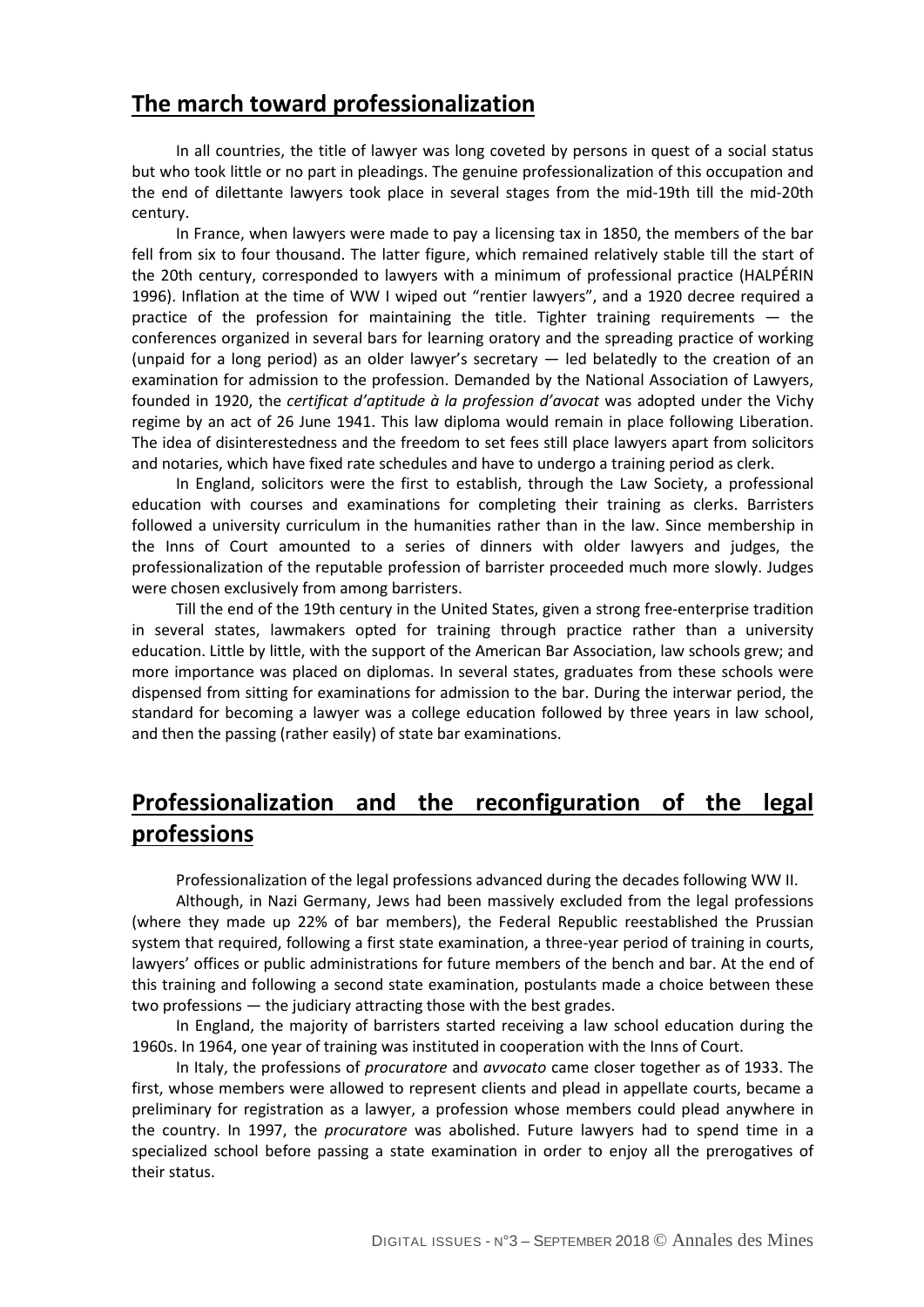The most spectacular reforms  $-$  given the splintering of the legal professions  $-$  were carried out in France. An act of 31 December 1971 abolished the *avoué de première instance* and *agréé*. Lawyers (*avocats*) were then allowed to represent clients before courts of first instance (on the model of the German *rechtsanwalt*, which had been preserved in Alsace-Moselle); and the profession of "legal advisor" (*conseiller juridique*) was recognized for French or foreign attorneys, who could eventually form associations. Professional training centers for lawyers were set up in 1972; and an admissions examination was introduced (1980-1981). Meanwhile, the Centre National d'Études Judiciaires, created in 1958 with an admissions examination under a quota system, had been renamed École Nationale de la Magistrature in 1970. Since 1973, notaries have to have a master's degree in law. An act of 31 December 1990 merged "legal advisors" and members of the bar into a single, "big" profession: lawyer (*avocat*). The position of *avoués d'appel* was abolished in 2011. The Macron Act of 2015 reformed access to the profession of notary. Given the prospects of a rapprochement between the professions of *huissier* (bailiff) and *commissaire-priseur* (auctioneer/assessor), France has considerably reduced the number of legal professions.

#### **New professions with old names?**

Traditionally, the legal professions corresponded to two different types of work and practices. Notaries, *avoués*, solicitors and *huissiers* drew up writs. What was important was the drafting of written documents and keeping them in registries. These professions needed the help of clerks and tended, therefore, to form *chambres* (offices with a sizeable staff) or even professional associations (as solicitors did in the 18th century). Lawyers, educated at a university and reputedly learned in the law, mainly pleaded in court; they intervened orally before a tribunal and did not keep any records. The exercise of this profession was resolutely individual, even though consultations, signed by one or more lawyers, existed under the monarchy in France and even though the busiest "tenors of the bar", as they are called, were backed by secretaries.

These professional cultures started converging in the 19th century. Lawyers formed law firms, at first in the United States (thanks to the Cravath System) by recruiting young graduates from the best law schools and, after a few years, making them partners. This trend spread to Germany, England and, much later, France and Italy. In France, lawyers could form associations in 1954, partnerships (*SCP*) in 1971, or corporations (*SA*) and limited liability companies (*SARL*) in 1990. In parallel, they were also becoming employees on salary in big firms: the *syndikusanwälte* in Germany or in-house counsels in the United States. The role of counsel/advisor, which included drawing up contracts, grew.

The trend toward concentration in big law firms started in the United States in the 1950s as foreign offices were opened, for example by Baker & McKenzie. It swelled in the United Kingdom, where it affected both solicitors and barristers, and then flooded over onto the continent, in particular France ("legal counsel companies" from 1971 to 1990). Despite its lesser force in Germany, Italy and South America, this trend is worldwide. Furthermore, it is sustained by the free circulation of legal professionals in the European Union. Recent legislation has recognized the formation of companies or networks that recruit various legal professionals and even expert accountants.

Different legal professions have many more points of contact than in the past; but everywhere, the number of lawyers has increased, as well as social stratification within this profession. This situation does not put an end to competition between the legal professions, this competition being a legacy of history.